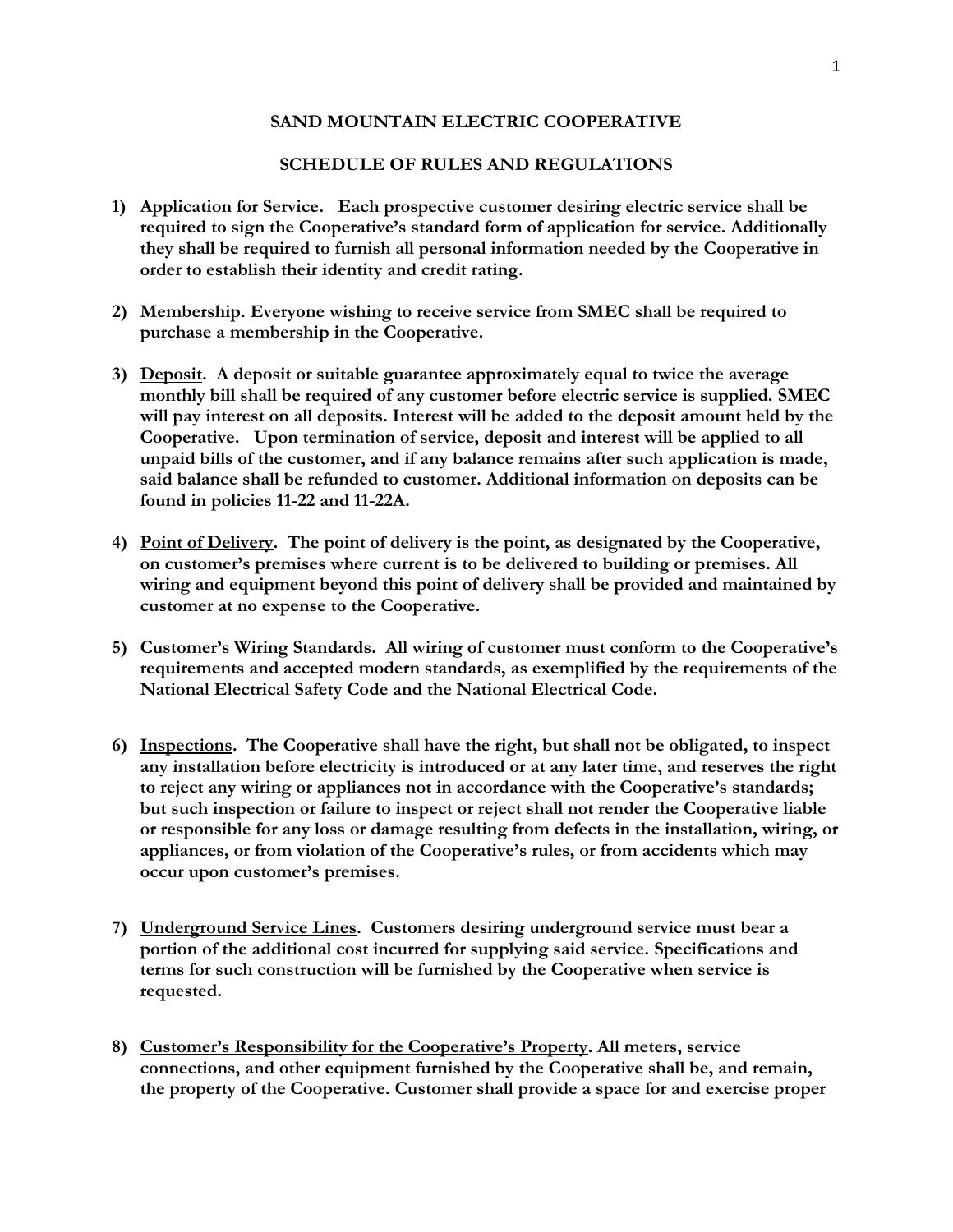**care to protect the property of the Cooperative on its premises, and, in the event of loss or damage to the Cooperative's property arising from neglect of customer to care for same, the cost of the necessary repairs or replacements shall be paid by customer.**

- **9) Right of Access. The Cooperative's identified employees shall have access to customer's premises at all reasonable times for the purpose of reading meters, testing, repairing, removing, or exchanging any or all equipment belonging to the Cooperative. Failure to allow such access may result in service being terminated.**
- **10) Billing. Bills will be rendered monthly with a discount date of not less than 15 days after billing date. Failure to receive the bill will not release the customer from payment obligation. Should bills not be paid by the due date specified on the bill, a late payment fee shall be added to the total amount due. The fee shall be five percent for the first \$400.00 past due and one percent for the remaining past due. Once the account is past due by more than 15 days it is subject to disconnect. Additional information can be found in policies 11-6 and11-7.**
- **11) Discontinuance of Service. The Cooperative may refuse to connect or may discontinue service for the violation of any of its rules and regulations, or for violation of any of the provisions of the Schedule of Rates and Charges, or of the application of customer or contract with customer. The Cooperative may discontinue service to customer for the theft of current or the appearance of current theft devices on the premises of customer. The discontinuance of service by the Cooperative for any causes as stated in this rule does not release customer from his obligation to the Cooperative for the payment of minimum bills as specified in application of customer or contract with customer. Additional information on termination of service can be found in policy 11-33.**
- **12) Connection, Reconnection, and Disconnection Charges. The Cooperative may establish and collect standard charges to cover the reasonable average cost, including administration, of connecting or reconnecting service, or disconnecting connections and reconnections that are performed after normal office hours, or when special circumstances warrant.**
- **13) Termination of Contract by Customer. Customers who have fulfilled their contract terms and wish to discontinue service must give at least three (3) days' written notice to that effect, unless contract specifies otherwise. Notice to discontinue service prior to expiration of contract term will not relieve customer from any minimum or guaranteed payment under any contract or rate. Additional information on termination of service can be found in policy 11-33.**
- **14) Service Charges for Temporary Service. Customers requiring electric service on a temporary basis may be required by the Cooperative to pay all costs for connection and**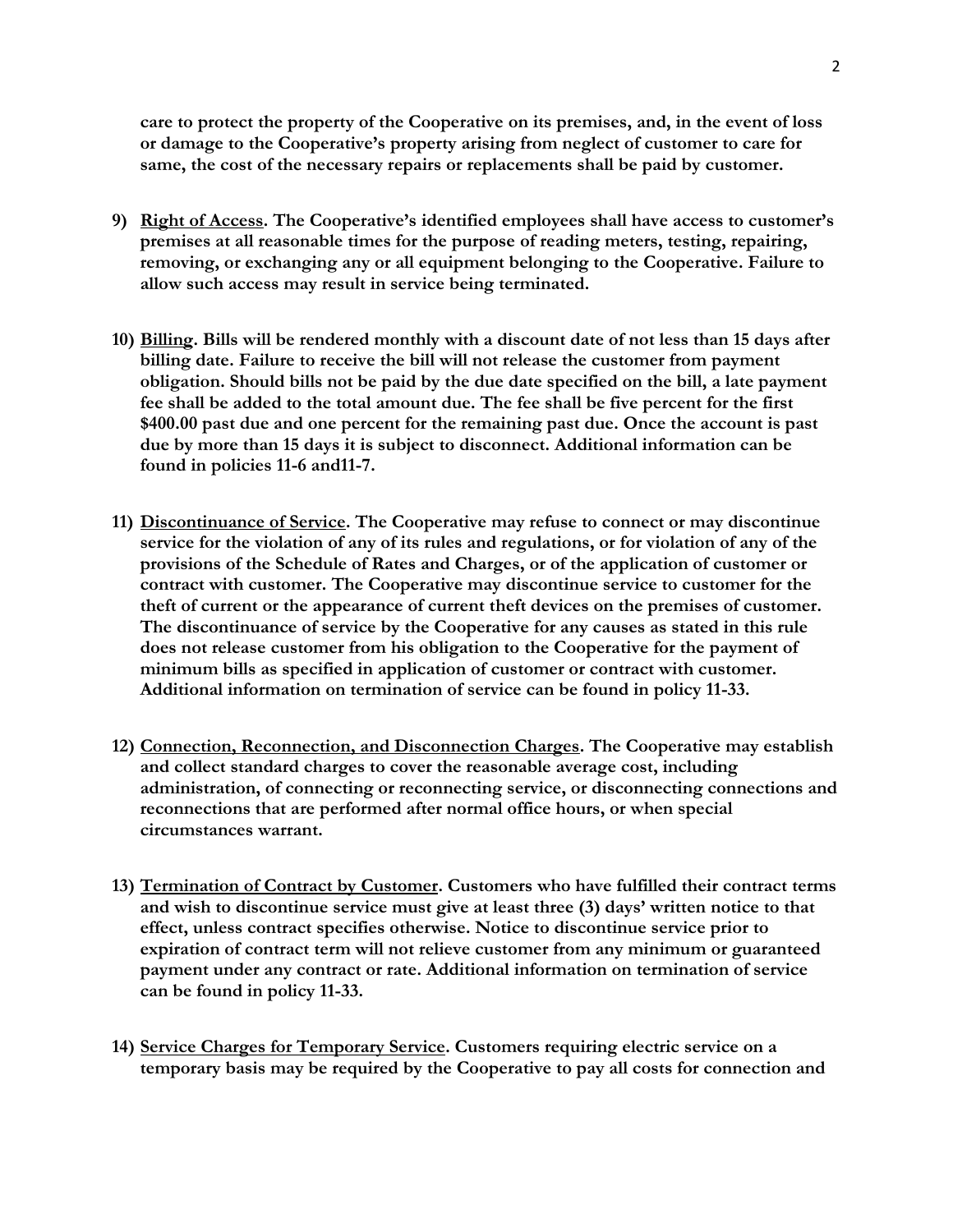**disconnection incidental to the supplying and removing of service. This rule applies to circuses, carnivals, fairs, temporary constructions, and the like.**

- **15) Interruption of Service. The Cooperative will use reasonable diligence in supplying current, but shall not be liable for breach of contract in the event of, or for loss, injury, or damage to persons or property resulting from, interruptions in service, excessive or inadequate voltage, single-phasing, or otherwise unsatisfactory service, whether or not caused by negligence.**
- **16) Shortage of Electricity. In the event of an emergency or other condition causing a shortage in the amount of electricity for the Cooperative to meet the demand on its system, the Cooperative may, by an allocation method deemed equitable by the Cooperative, fix the amount of electricity to be made available for use by customer and/or may otherwise restrict the time during which customer may make use of electricity and the uses which customer may make of electricity. If such actions become necessary, customer may request a variance because of safety and welfare. If customer fails to comply with such allocation or restriction, the Cooperative may take such remedial actions as it deems appropriate under the circumstances including temporarily disconnecting electric service and charging additional amounts because of the excess use of electricity. The provisions of the Section entitled Interruption of Service of this Schedule of Rules and Regulations are applicable to any such allocation or restriction.**
- **17) Voltage Fluctuations Caused by Customer. Electric service must not be used in such a manner as to cause unusual fluctuations or disturbances to the Cooperative's system. The Cooperative may require the customer, at his own expense, to install suitable apparatus which will reasonably limit such fluctuations.**
- **18) Additional Load. The service connection, transformers, meters, and equipment supplied by the Cooperative for each customer have definite capacity, and no addition to the equipment or load connected thereto will be allowed except by consent of the Cooperative. Failure to give notice of additions or changes in load, and to obtain the Cooperative's consent for same, shall render customer liable for any damage to any of the Cooperative's lines or equipment caused by the additional or changed installation.**
- **19) Standby and Resale Service. All purchased electric service (other than emergency or a standby service) used on the premises of customer shall be supplied exclusively by the Cooperative, and customer shall not, directly or indirectly, sell, sublet, assign, or otherwise dispose of the electric service or any part thereof.**
- **20) Notice of Trouble. Customer shall notify the Cooperative immediately should the service be unsatisfactory for any reason, or should there be any defects, trouble, or accidents affecting the supply of electricity.**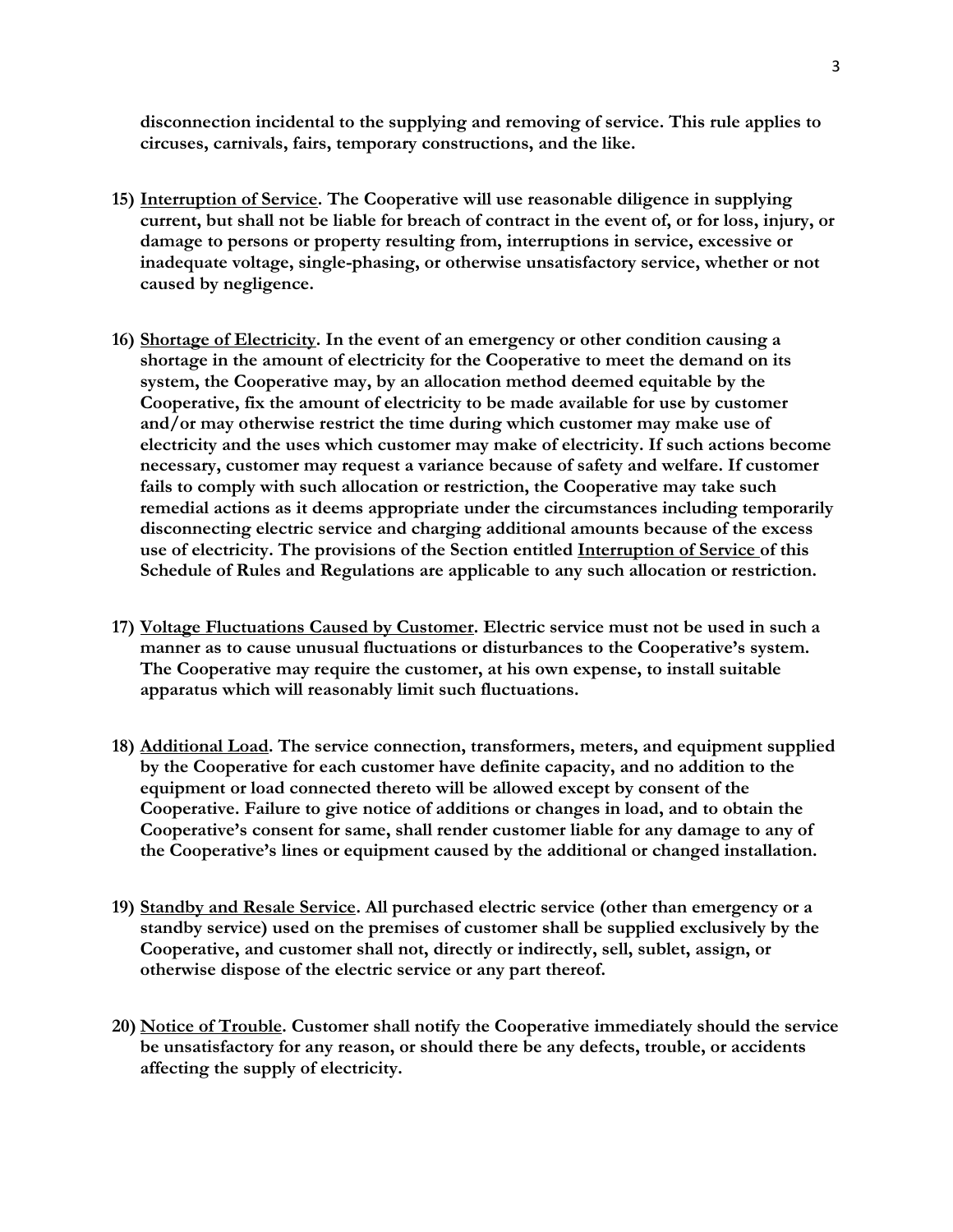- **21) Non-Standard Service. Customer shall pay the additional cost of any special installation necessary to meet his peculiar requirements for service at other than standard voltages, or for the supply of closer voltage regulation than required by standard practice.**
- **22) Meter Tests. The Cooperative will, at its own expense, make periodical tests and inspections of its meters in order to maintain a high standard of accuracy. The Cooperative will make additional tests or inspections of its meters at the request of customer. If tests made at customer's request show that the meter is accurate within two percent (2%), slow or fast, no adjustment will be made in customer's bill, and the Cooperative's standard testing charge will be paid by customer. In case the test shows meter to be in excess of two percent (2%) fast or slow, an adjustment shall be made in customer's bill over a period of not over thirty (30) days prior to date of such test, and cost of making test shall be borne by the Cooperative.**
- **23) Relocation of Facilities. The Cooperative may, if practical, at the request of the customer, relocate or change existing facilities and/or equipment. In those cases the customer shall reimburse the Cooperative for the actual cost of the relocation including appropriate overheads. However, the Cooperative will take into consideration any system improvements that may benefit the Cooperative and reduce the charge to the customer by that amount.**
- **24) Policies and Guidelines. The Cooperative will reasonably inform and make available to consumers upon application for service and anytime upon request information on:** 
	- **(a) Cooperative By-Laws**
	- **(b) Current service policies**
	- **(c) Current rates applicable to such consumer and a written and/or oral explanation of the rate schedule.**
	- **(d) The members deposit balance including earned interest.**

 **See policy 11-32 for additional information.** 

- **25) Consumer kWh usage. Upon request a consumer will receive a statement of such consumer's monthly kWh consumption for the prior 12-month period. There is no charge for this service. See policy 11-32 for additional information.**
- **26) Rate change notification. Consumers shall be notified of any change in SMEC's rates at least 30 days prior to implementation of such change. Notification will be by publication in the AREA magazine and/or local news media and/or electronic media. Method(s) for notification will be chosen based on attempting to reach the majority of consumers in SMEC's service area. See policy 11-32 for additional information.**
- **27) Scope. This Schedule of Rules and Regulations is a part of all contracts for receiving electric service from the Cooperative, and applies to all service received from the Cooperative, whether the service is based upon contract, agreement, signed application,**